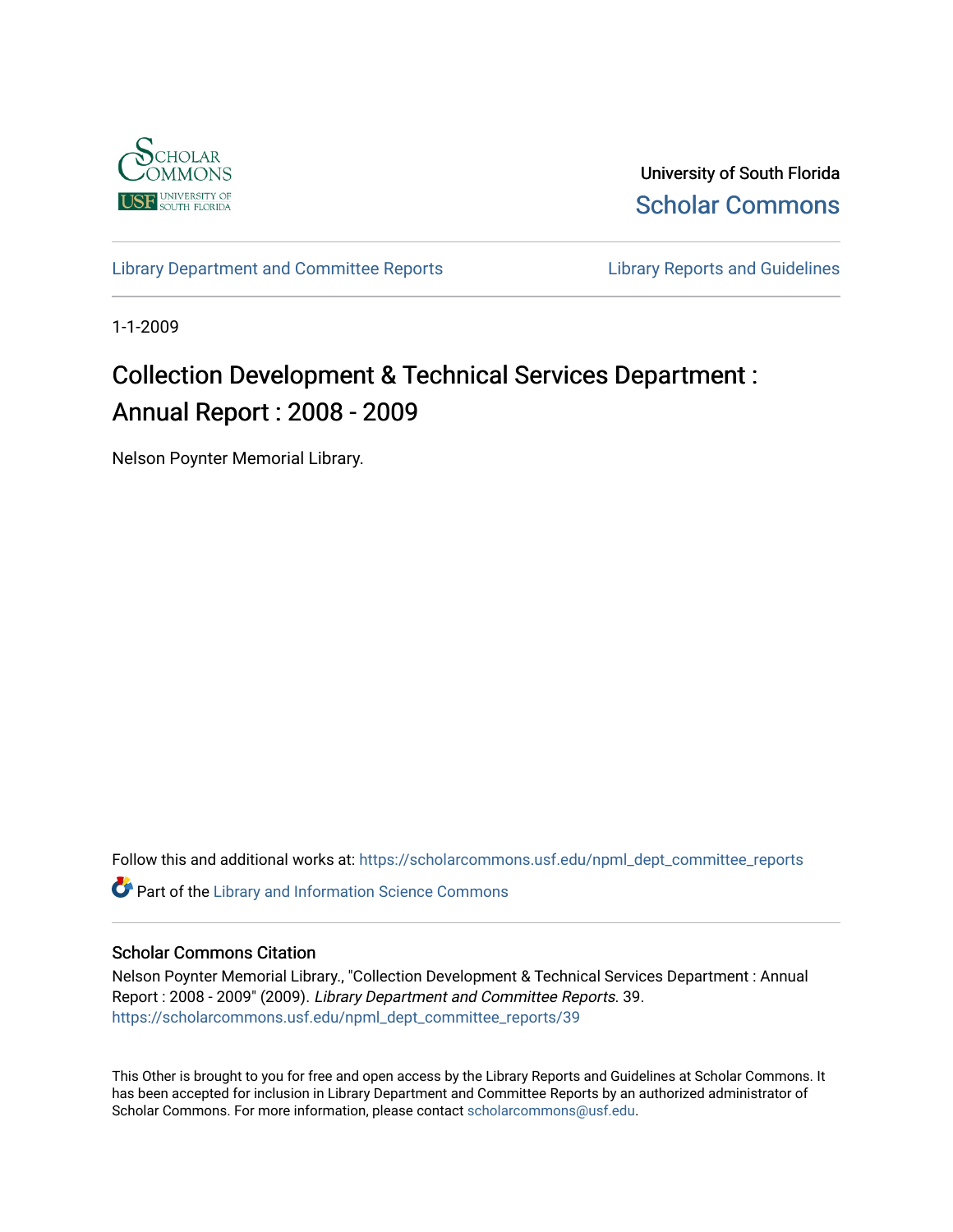# **Collection Development & Technical Services Department**

Annual Report FY 2009

Statistics July 1, 2008 to June 30, 2009

|                                                    | Monographs cataloged<br>Volumes:<br>Titles:                                                                                                                 | 3,444<br>3,274                              |                   |                |
|----------------------------------------------------|-------------------------------------------------------------------------------------------------------------------------------------------------------------|---------------------------------------------|-------------------|----------------|
|                                                    | Juvenile books cataloged<br>Volumes:<br>Titles:                                                                                                             | 194<br>194                                  |                   |                |
|                                                    | <b>Total Books cataloged</b><br>Volumes:<br>Titles:                                                                                                         | 3,638<br>3,468                              |                   |                |
|                                                    | Media cataloged<br>Volumes:<br>Titles:                                                                                                                      | 357<br>340                                  |                   |                |
|                                                    | Total Books & Media cataloged<br>Volumes:<br>Titles:                                                                                                        |                                             |                   | 3,995<br>3,808 |
| Claims placed:                                     | Periodicals received:<br>Claims received:<br>Periodicals Held:<br>Periodicals withdrawn:                                                                    | 3,646<br>113<br>89<br>212,356<br>10,379     |                   |                |
|                                                    | <b>Total Periodicals</b>                                                                                                                                    |                                             |                   | 201,977        |
| Serials received:<br><b>Active Serials Titles:</b> |                                                                                                                                                             | 101<br>119                                  |                   |                |
| Microfiche                                         | New titles:<br>Volumes added:<br>Total volumes:<br>Fiche added:<br>Total Fiche:<br>ERIC microfiche withdrawn:<br>Total ERIC microfiche:<br>Sets microfiche: | 0<br>0<br>10,603<br>0<br>199,397<br>138,606 | 15,817<br>553,783 |                |
|                                                    |                                                                                                                                                             |                                             |                   |                |
| <b>Total Fiche</b>                                 |                                                                                                                                                             |                                             |                   | 891,786        |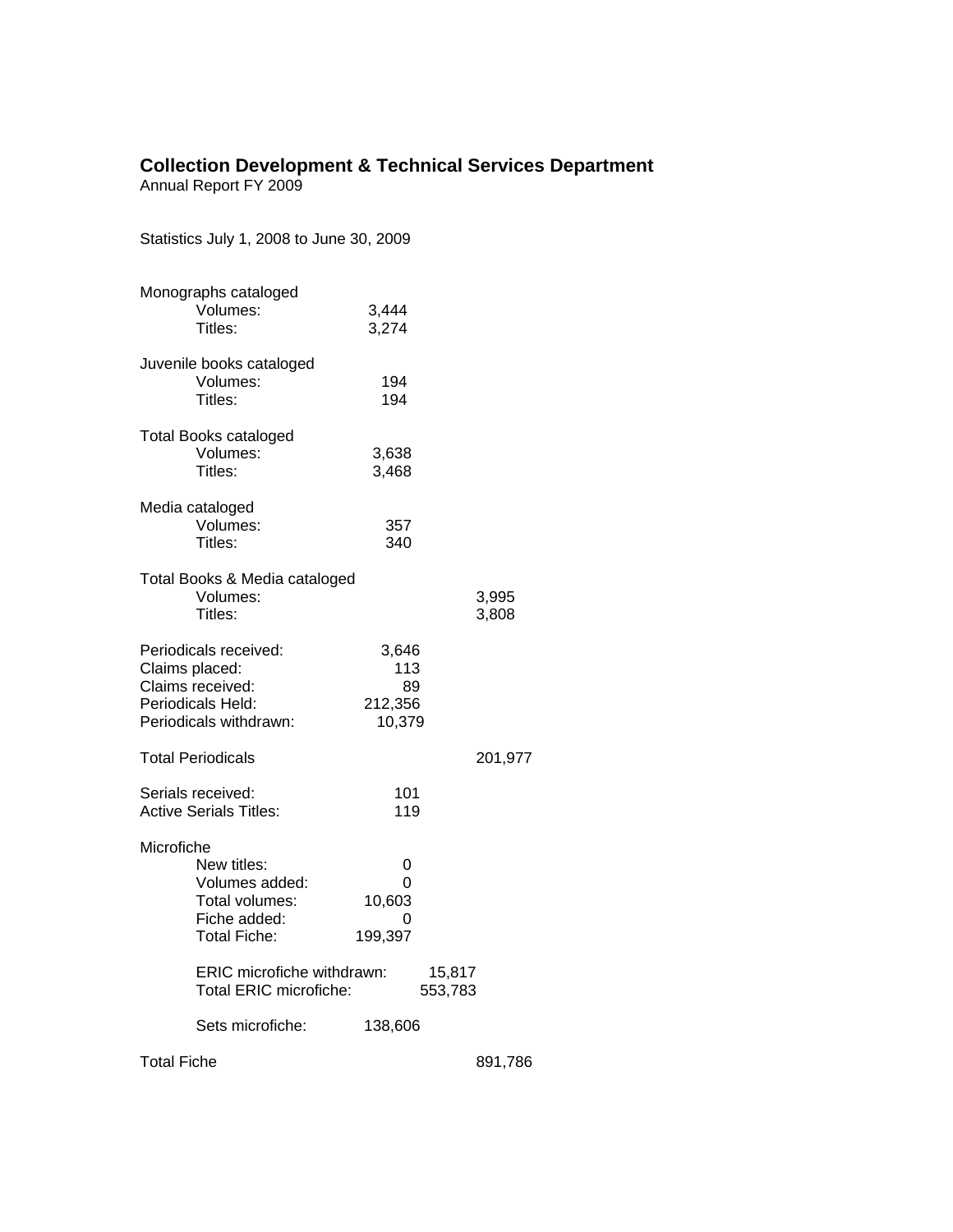| Microfilm               |         |         |         |  |  |  |
|-------------------------|---------|---------|---------|--|--|--|
| New titles:             | 0       |         |         |  |  |  |
| Total volumes:          | 7,307   |         |         |  |  |  |
| Volumes added:          | Ω       |         |         |  |  |  |
| Film Held:              | 11,310  |         |         |  |  |  |
| Film added:             | 53      |         |         |  |  |  |
| Total Film:             |         | 11,363  |         |  |  |  |
|                         |         |         |         |  |  |  |
| Total Microform:        |         |         | 903,641 |  |  |  |
|                         |         |         |         |  |  |  |
| Monographs              |         |         |         |  |  |  |
|                         |         |         |         |  |  |  |
| <b>Titles Held</b>      | 217,230 |         |         |  |  |  |
| <b>Titles Added</b>     | 3,468   |         |         |  |  |  |
| <b>Titles Withdrawn</b> | 977     |         |         |  |  |  |
| <b>Total Titles</b>     |         |         | 219,721 |  |  |  |
| Volumes Held            | 241,055 |         |         |  |  |  |
| Volumes Added           | 3,638   |         |         |  |  |  |
| Volumes Withdrawn       | 2,379   |         |         |  |  |  |
| <b>Total Volumes</b>    |         | 242,314 |         |  |  |  |

## **Staffing**

Among organizational changes, the retirement of David Cipris, the Manager of Library Operations was significant, requiring extensive job shadowing and in-house and formal training of staff throughout the year. Fortunately, Allison Etzel, a very capable library science graduate student intern that had accepted a library specialist position in the department, accepted the managerial position. However, this leaves the position she vacated, as fiscal assistant, unfilled. Anne Killenberg, the departmental serials specialist, was promoted to Library Specialist. Tomeka Oliver, a former FWSP student assistant, graduated and continued to work as a 20 hour OPS library assistant through Spring 2009. As Ms. Oliver was able to copy catalog and perform many functions of both the fiscal and the monographic assistant position, problems associated with understaffing were minimized. The department remains dependent on FWSP students and SLIS interns for staffing.

### Staff Training

In-house training was scheduled weekly throughout the year, and all in-house training materials and written procedures and documentation were revised.

Among TBLC and SOLINET/Lyrasis classes attended by departmental staff during the year:

- Using Batch Processing in Connexion Client (Live Online) Lyrasis
- MARC 21 TBLC
- Learning LC Classification (2 days) TBLC
- LCSH II TBLC
- Just For Copy Cats (2 Days) TBLC
- AACR AND MARC for Video-recordings (2 Days) TBLC
- AACR & MARC for Sound Recordings (2 Days) TBLC
- OCLC Connexion Client Copy Cataloging Skills (Live Online) Lyrasis
- FRBR Introduction and Overview (Live Online) Lyrasis
- Book Blitz II (2 Days) TBLC
- Book Blitz III: More AACR & MARC, some FRBR, & a touch of RDA (2 Days) TBLC
- Analyzing Library Collection Use with Excel TBLC